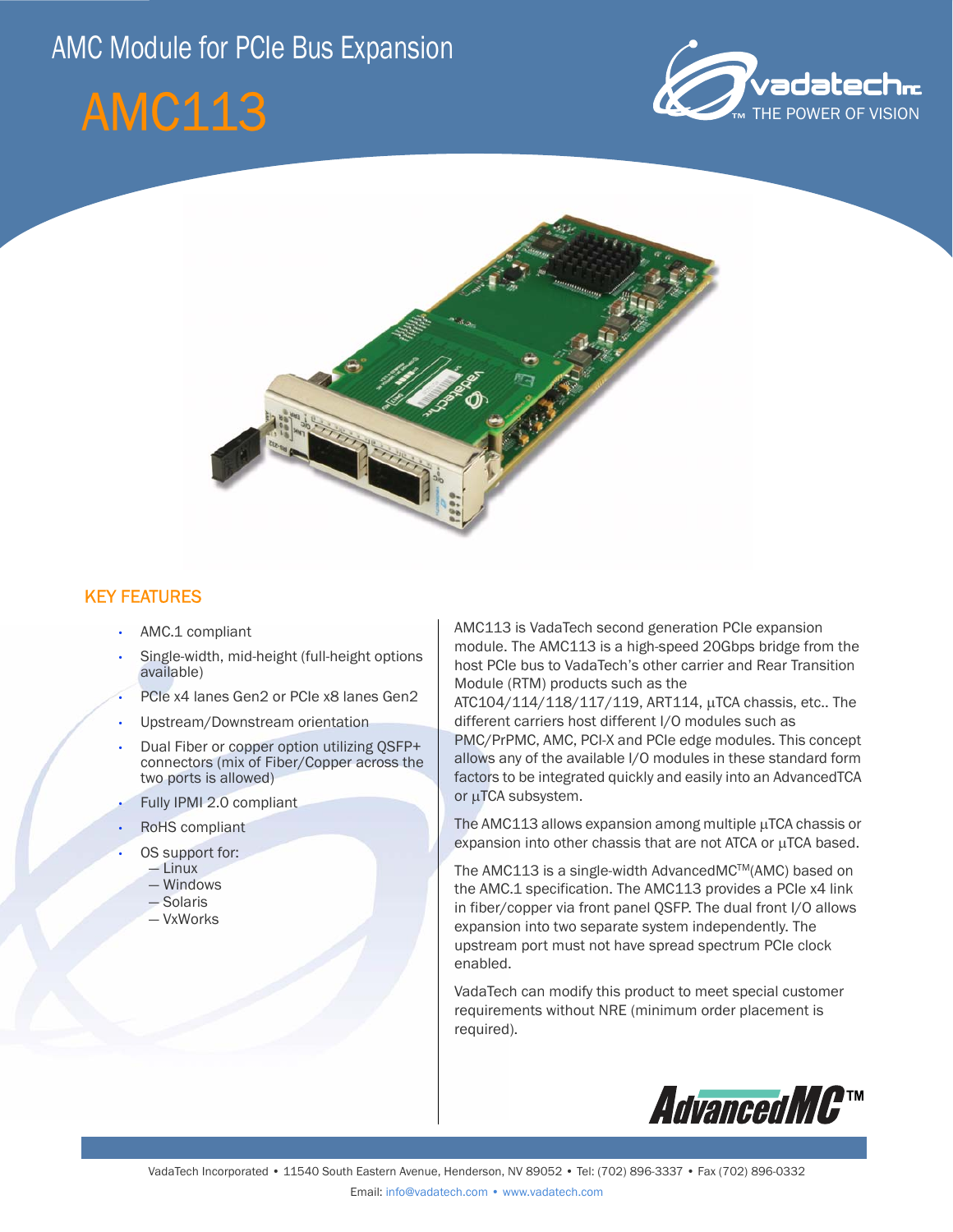# **SPECIFICATIONS**

| <b>Architecture</b>         |                                                                                                                                                                                                      |                                                                                         |
|-----------------------------|------------------------------------------------------------------------------------------------------------------------------------------------------------------------------------------------------|-----------------------------------------------------------------------------------------|
| Physical                    | <b>Dimensions</b>                                                                                                                                                                                    | Single-Width, Half-Height (with Mid or Full Height-options)                             |
|                             |                                                                                                                                                                                                      | Width: 2.98 in. (73.5 mm)                                                               |
|                             |                                                                                                                                                                                                      | Depth: 7.8 in. (181.5 mm)                                                               |
| <b>Type</b>                 | <b>AMC Expansion Module</b>                                                                                                                                                                          | AMC module for I/O bus expansion                                                        |
| <b>Standards</b>            |                                                                                                                                                                                                      |                                                                                         |
| <b>AMC</b>                  | <b>Type</b>                                                                                                                                                                                          | AMC.1                                                                                   |
| <b>Module Management</b>    | <b>IPMI</b>                                                                                                                                                                                          | <b>IPMI Version 2.0</b>                                                                 |
| PCIe                        | Lanes                                                                                                                                                                                                | x4 or x8                                                                                |
| <b>Configuration</b>        |                                                                                                                                                                                                      |                                                                                         |
| Power                       | Copper QSFP cable                                                                                                                                                                                    | 5W maximum                                                                              |
|                             | Fiber OSFP cable                                                                                                                                                                                     | 5W maximum                                                                              |
| Environmental               | Temperature                                                                                                                                                                                          | Operating Temperature: 0° to 65° C (Air flow requirement is to be greater than 200 LFM) |
|                             |                                                                                                                                                                                                      | Storage Temperature: -40° to +90° C                                                     |
|                             | Vibration                                                                                                                                                                                            | 1G. 5-500Hz each axis                                                                   |
|                             | <b>Shock</b>                                                                                                                                                                                         | 30Gs each axis                                                                          |
|                             | <b>Relative Humidity</b>                                                                                                                                                                             | 5 to 95 percent, non-condensing                                                         |
| <b>Front Panel</b>          | <b>Interface Connectors</b>                                                                                                                                                                          | Dual OSFP+                                                                              |
|                             |                                                                                                                                                                                                      | <b>RS-232</b>                                                                           |
|                             | <b>LEDs</b>                                                                                                                                                                                          | <b>IPMI Management Control</b>                                                          |
|                             |                                                                                                                                                                                                      | Link                                                                                    |
|                             | Mechanical                                                                                                                                                                                           | Hot Swap Ejector Handle                                                                 |
| <b>Software Support</b>     | <b>Operating Systems</b>                                                                                                                                                                             | Linux, Windows, Solaris and VxWorks                                                     |
| <b>Other</b>                |                                                                                                                                                                                                      |                                                                                         |
| <b>MTBF</b>                 | MIL Spec 217-F >491,000 Hrs. (Copper)                                                                                                                                                                |                                                                                         |
| <b>Certifications</b>       | Designed to meet FCC, CE and UL certifications where applicable                                                                                                                                      |                                                                                         |
| <b>Standards</b>            | VadaTech is certified to both the ISO9001:2000 and AS9100B:2004 standards                                                                                                                            |                                                                                         |
| Compliance                  | RoHS and NEBS                                                                                                                                                                                        |                                                                                         |
| Warranty                    | Two (2) years                                                                                                                                                                                        |                                                                                         |
| <b>Trademarks and Logos</b> | The VadaTech logo is a registered trademark of VadaTech, Inc. Other registered trademarks are the property of their                                                                                  |                                                                                         |
|                             | respective owners. AdvancedMC™ and the AdvancedTCA™ logo are trademarks of the PCI Industrial Computers<br>Manufacturers Group. All rights reserved. Specification subject to change without notice. |                                                                                         |
| <b>Notes</b>                | The Half-Height front panel is a patent-pending design. Contact your Sales representative for more information.                                                                                      |                                                                                         |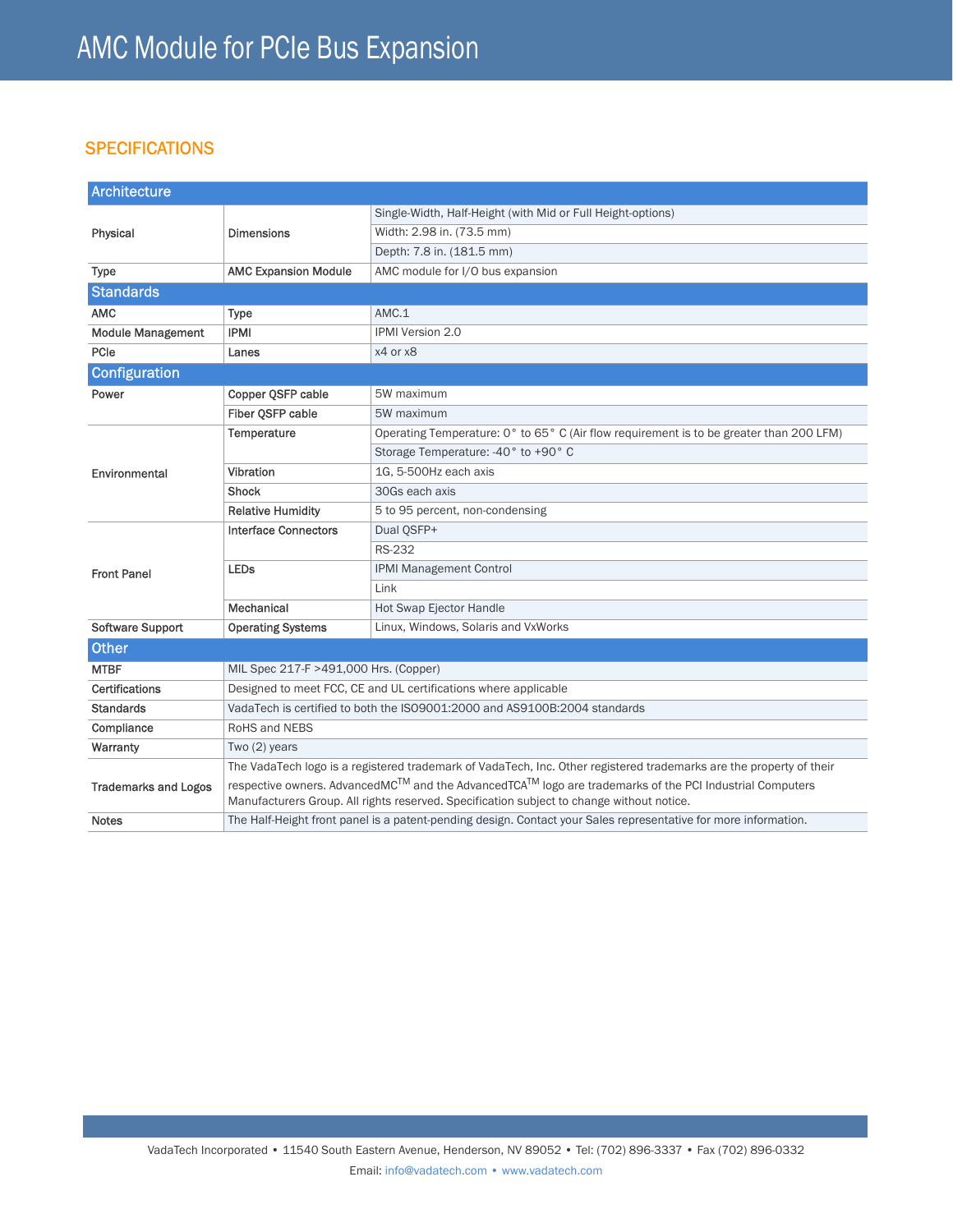

FIGURE 1. AMC113 Functional Block Diagram



FIGURE 2. AMC113 Front Panel